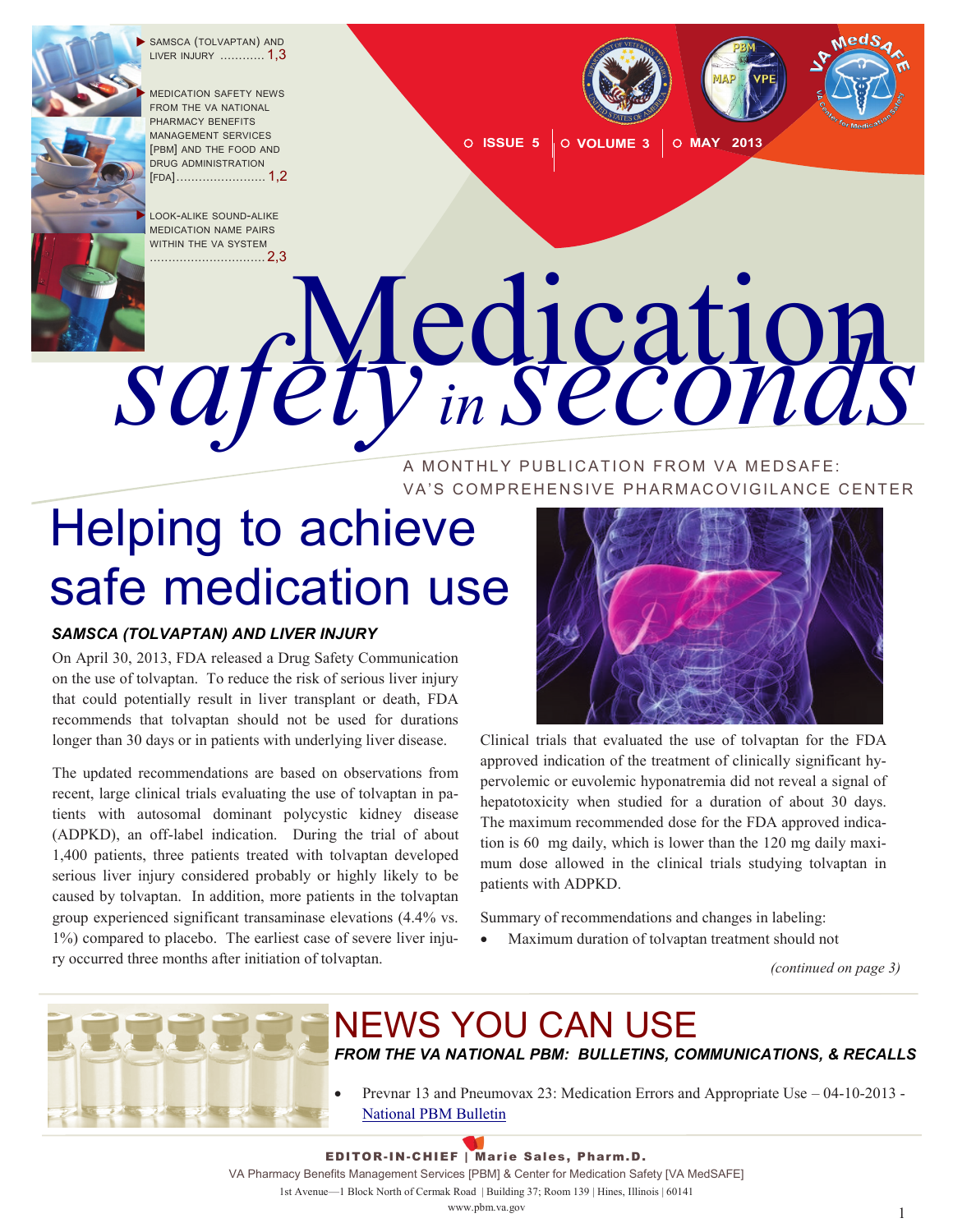## <span id="page-1-0"></span>NEWS YOU CAN USE

*FROM THE FOOD AND DRUG ADMINISTRATION (FDA)*

#### *VASOPRESSIN ANTAGONIST*

#### [FDA limits duration and usage of Samsca \(tolvaptan\) due to possible liver injury leading to organ transplant or death](http://www.fda.gov/Drugs/DrugSafety/ucm350062.htm)

#### 4/30/2013

FDA recommends not using Samsca (tolvaptan) for longer than 30 days and in patients with underlying liver disease because it can cause liver injury, potentially requiring liver transplant or resulting in death. Samsca (tolvaptan) is a selective vasopression V2 receptor antagonist indicated for the treatment of clinically significant and symptomatic hypervolemic and euvolemic hyponatremia resistant to correction in patients with heart failure and Syndrome of Inappropriate Antidiuretic Hormone (SIADH). See pages 1 and 3 for detailed information.

#### *ANTICONVULSANTS*

#### Anti-[seizure drug Potiga \(ezogabine\) linked to retinal abnormalities and blue skin discoloration](http://www.fda.gov/Drugs/DrugSafety/ucm349538.htm)

#### 4/26/2013

The anti-seizure medication Potiga (ezogabine) can cause pigment changes in the skin and retina. Skin discoloration has manifested as a bluish hue occurring on the face, lips, sclera, eyelids, legs, and in nail beds of the fingers and toes. Pigment changes in the retina may lead to serious eye disease with a possible loss of vision. The skin discoloration and retinal abnormalities occurred in patients enrolled in Potiga (ezogabine) clinical trials as well as 2 ongoing extension studies and have appeared after long treatment intervals (mean = 4 years; median = 4 years; range 1-7 years). As of April 2013, 38 out of approximately 605 patients developed skin discoloration, but all patients have not yet undergone examination. Of 89 patients in the ongoing studies, 36 had eye examinations, of which 11 had abnormal retinal findings; however, these patients did not have any baseline visual acuity assessment. FDA does not know whether these changes are reversible and is working with the manufacturer to obtain more information. FDA recommends:

- *All patients taking Potiga should have a baseline eye exam and periodic eye exams that should include visual acuity testing and dilated fundus photography, and may include fluorescein angiograms (FA), ocular coherence tomography (OCT), perimetry, and electroretinograms (ERG). The latency of retinal abnormalities after treatment initiation is unknown, although all known cases of retinal abnormalities were reported after an exposure to Potiga of at least three years.*
- *If a patient develops skin discoloration, serious consideration should be given to changing to an alternate medication.*
- *Patients should not stop taking Potiga or any anti-seizure medication without talking to their health care professional, as stopping anti-seizure treatment suddenly can precipitate withdrawal seizures, a serious and life-threatening medical problem.*

### Getting the most from our safety surveillance

#### *LOOK-ALIKE SOUND-ALIKE MEDICATION NAME PAIRS WITHIN THE VA SYSTEM*

Similar drug names account for approximately 15% of all reports to the USP Medication Errors Reporting program. Such errors may take place anywhere in the drug delivery process from prescribing (written, oral, or computer entry), to progress note documentation, to medication dispensing. This can be a source of potential harm to the patient if the wrong drug is administered.

Each year VAMedSAFE queries VISN Pharmacy Executives on reports of look-alike/sound-alike (LA/SA) close-calls and mixups at the local VA level on an annual basis and compiles a list of confusing name pairs from a system-wide perspective. Results are available in two formats: [VA Reported LASA Drug](http://www.pbm.va.gov/vacenterformedicationsafety/othervasafetyprojects/VAReportedLASADrugNamesin2012.pdf) [Names in 2012](http://www.pbm.va.gov/vacenterformedicationsafety/othervasafetyprojects/VAReportedLASADrugNamesin2012.pdf) and C[umulative VA LASA list 2012](http://www.pbm.va.gov/vacenterformedicationsafety/othervasafetyprojects/CumulativeVALASAlist2012.pdf) (which



contains name pairs reported in previous years). These lists can serve as tools to help sites evaluate real and potential errors from those identified LA/SA pairs for action and follow-up, if necessary. Other resources available for identifying potentially confusing LA/SA name pairs includes:

- ISMP Confused Drug Name List [http://www.ismp.org/](http://www.ismp.org/Tools/confuseddrugnames.pdf) [Tools/confuseddrugnames.pdf](http://www.ismp.org/Tools/confuseddrugnames.pdf)
- Lexi-Comp Online Medication Safety Issues [http://](http://online.lexi.com/crlsql/servlet/crlonline) [online.lexi.com/crlsql/servlet/crlonline](http://online.lexi.com/crlsql/servlet/crlonline)
- First DataBank TallMan Lettering List (VA National Drug File subscription).

VA MedSAFE encourages healthcare staff to continue to participate in submitting local LA/SA information in order to: